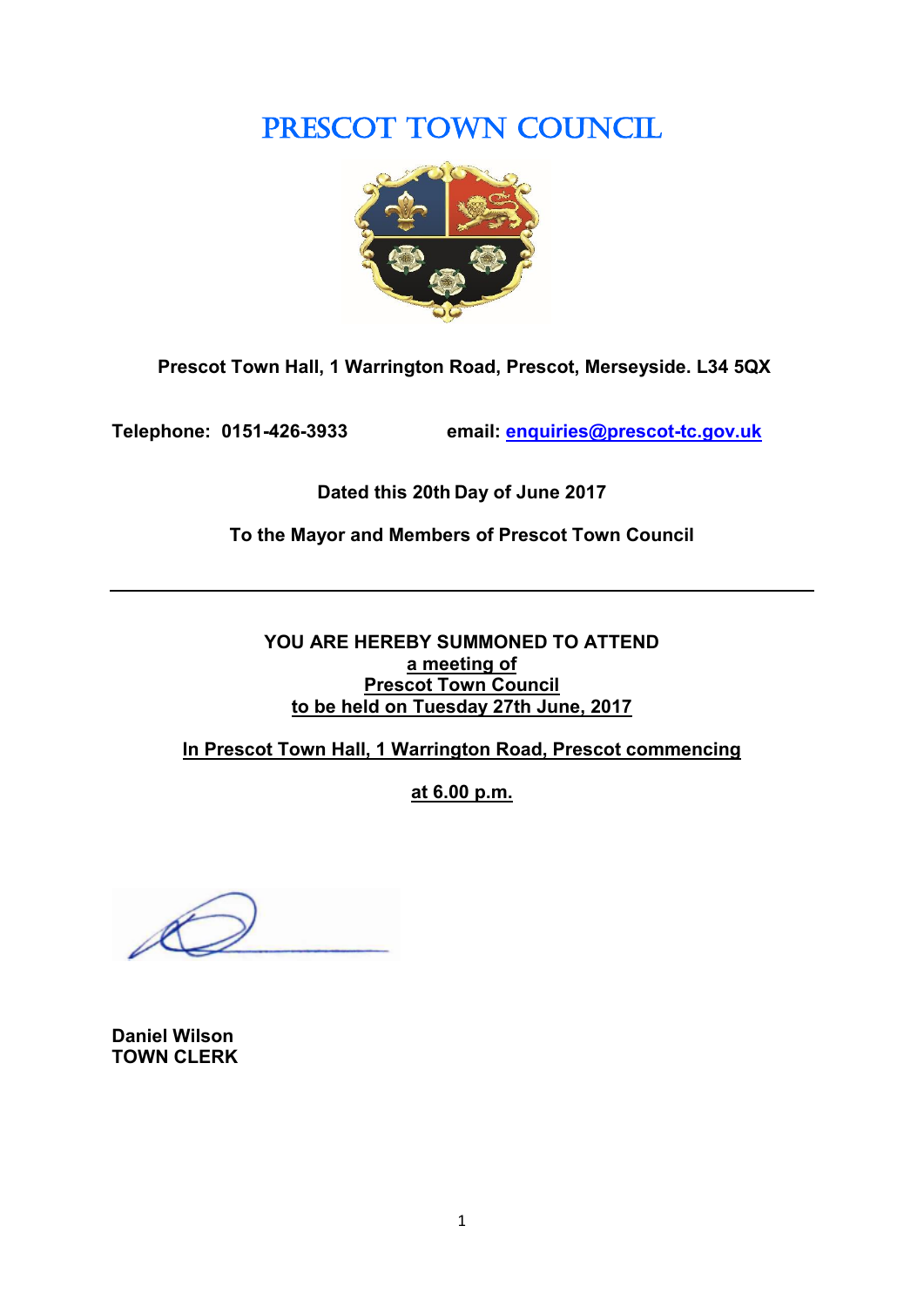# **A G E N D A**

# **2. PUBLIC OPEN FORUM** Verbal

To provide members of the public with the opportunity to ask questions of the Council.

### **3. DECLARATIONS OF INTEREST** Verbal

*In accordance with Standing Order 5.k.iii, members are invited to indicate any interests they may have in relation to items on the agenda for the meeting.*

### **4. MINUTES OF THE PREVIOUS COUNCIL MEETING** Pages (4-10)

To **APPROVE AND SIGN** the Minutes of the Annual Meeting of the Town Council held on Friday  $26<sup>th</sup>$  May  $2017$  as a true and accurate record of the business transacted.

### **5. MINUTES OF THE COUNCIL COMMITTEE MEETINGS** Page (11-15)

To **NOTE** the minutes of the following Committee meetings:

Finance and General Purposes Committee  $-12<sup>th</sup>$  May 2017 Events Committee – 10th May 2017

### **6. ANNOUNCEMENTS FROM THE LEADER** Verbal

To receive announcements from the Leader of the Council.

### **FOR INFORMATION AND TO RECEIVE QUESTIONS FROM MEMBERS**

#### **7. ANNOUNCEMENTS FROM THE TOWN CLERK** Verbal

To receive announcements from the Town Clerk.

### **FOR INFORMATION AND TO RECEIVE QUESTIONS FROM MEMBERS**

### **8. REPORTS AND PRESENTATIONS FROM REPRESENTATIVES AT CONFERENCES OR OUTSIDE BODIES** Verbal

To receive reports and presentations from representatives at conferences or outside bodies.

# **1. TO RECEIVE APOLOGIES** Verbal